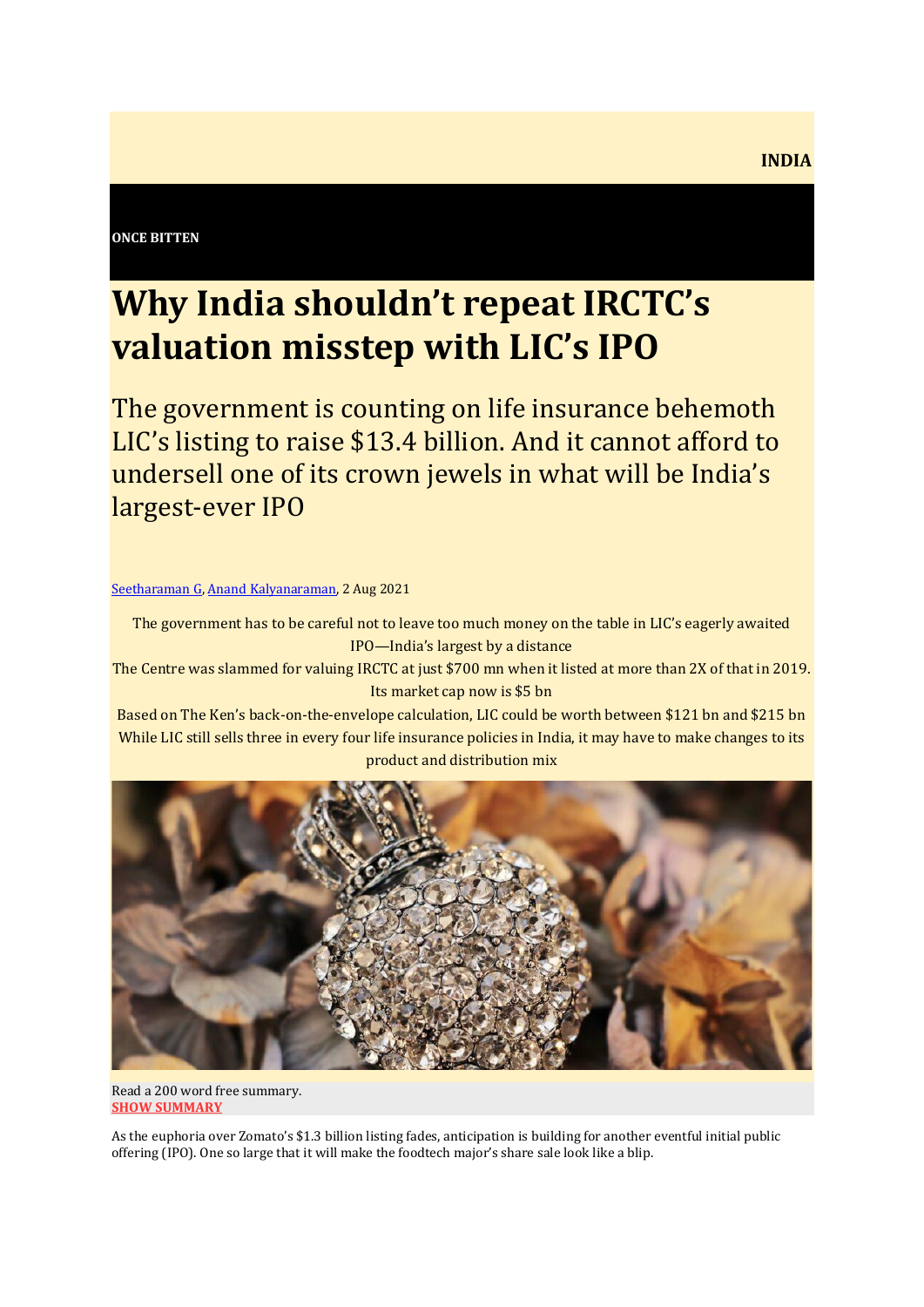State-owned leviathan Life Insurance Corporation of India (LIC) is set to go public by March 2022. And the government has indicated that it plans to raise a staggering Rs 1,00,000 crore (\$13.4 billion) from the flotation.

Even half that number would make it India's largest-ever listing by a distance.

This IPO's significance derives not merely from its size. The company is India's largest life insurer, controlling twothirds of the market by premium on new policies. As a result, it is a brand like none other, immediately familiar to all sections of society. "LIC is a machine. Its sales team doesn't have to hard-sell," says a fund manager with one of India's largest mutual fund houses. "The brand has been around for so long that you will see heavy retail subscription to the IPO."

The fund manager and several others *The Ken* spoke to requested anonymity as they either cannot comment on the listing or do not want to be seen publicly talking about the company.

The 65-year-old insurer is also among India's biggest state-run companies and its largest equity investor, with sizeable holdings in companies such as cigarette and FMCG giant ITC Ltd and engineering and construction conglomerate Larsen & Toubro.

But above all, the success of the IPO is paramount in shoring up the government's shaky finances. After all, the Centre plans to raise Rs 1,75,000 crore (\$23.5 billion) by selling its stakes in companies in the year ending March 2022.

And that is why the government cannot afford to do with the LIC what it did with another of its consumer-facing entities when it took it public in 2019. The government valued the Indian Railway Catering and Tourism Corporation (IRCTC) at under Rs 5,200 crore (\$700 million). Amid criticism that the government had been way too conservative, IRCTC listed at more than twice that valuation, and is now worth Rs 37,340 crore (\$5 billion).

The LIC IPO will be considerably larger than IRCTC's Rs 645 crore (\$87 million issue), which means the government ought to be a lot more careful not to leave too much money on the table. Any such perception could result in the Centre getting skewered, inviting charges it had undersold another one of its crown jewels.

But valuing any IPO-bound company is tricky, and it is even more so for LIC, given the complexities of the life insurance business.

One of the most important valuation metrics for the sector is embedded value (EV). LIC will reportedly arrive at its EV this month. But according to *The Ken's* back-of-the-envelope calculation based on the EV and assets under management (AUM) of LIC's three largest listed peers, the company could be worth anywhere between Rs 9,00,000 crore (\$121 billion) and Rs 16,00,000 crore (\$215 billion).

At the lower end, LIC would be India's third-most valuable listed company, behind Reliance Industries and Tata Consultancy Services. And at the upper end, it would eclipse them both.

The IPO will invite closer scrutiny of its business. While there may be no immediate threat to its dominance in life insurance, LIC may still have to change its ways.

Take its distribution model, for instance. Almost 95% of its individual new business comes from agents—a more expensive sales channel than bank branches—while the figure is less than 25% for private life insurers, according to the Insurance Regulatory and Development Authority of India (IRDAI). Banks, on the other hand, bring in more than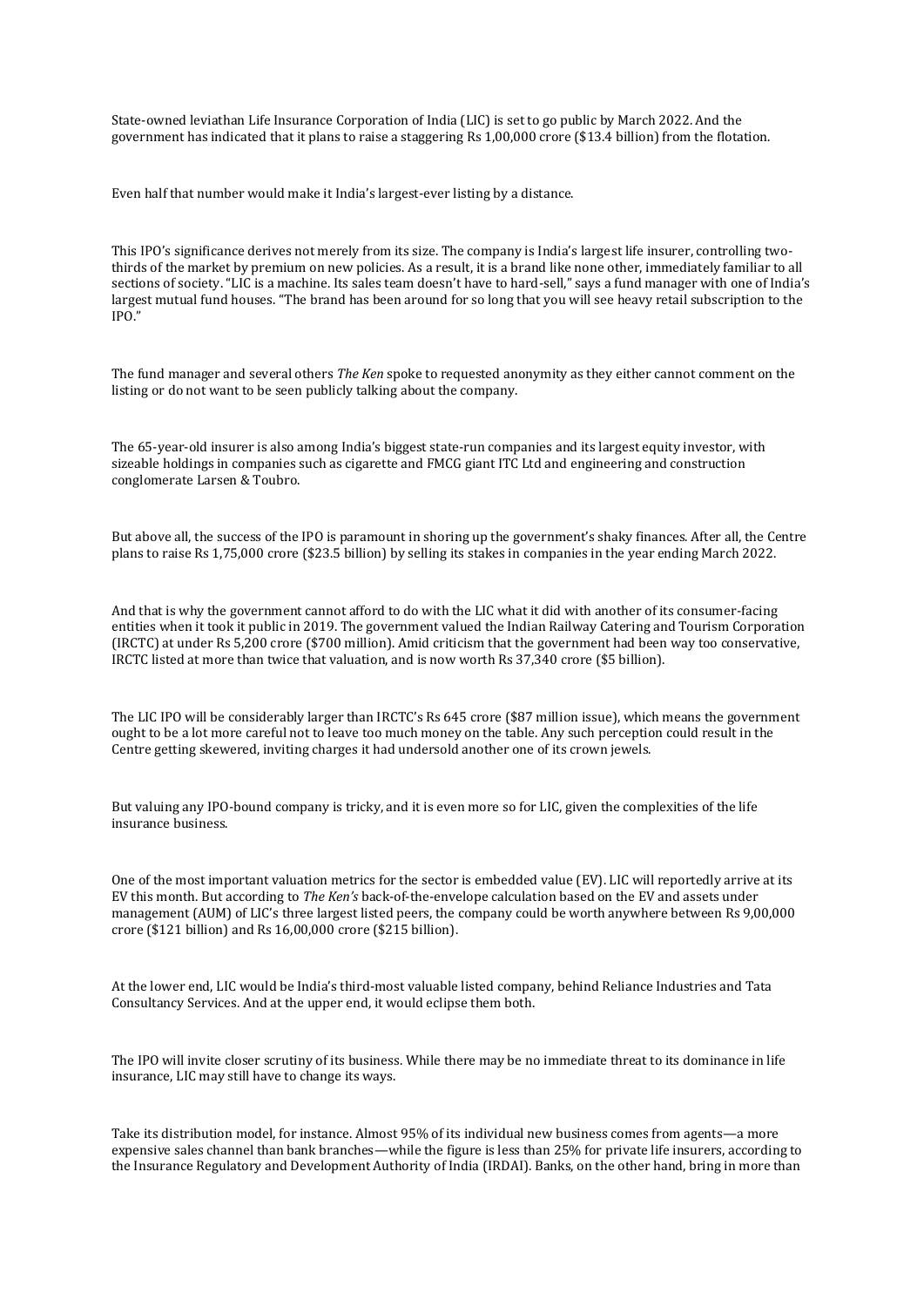half of private insurers' business. For LIC, it's under 3%. "LIC can do miracles if they build on this (banking channel)," says a senior executive with a rival life insurer.

Given its might and track record, there may be little LIC can't pull off.

### **Not high enough**

India's life insurance premium income in the year ended March 2020 was Rs 5,72,910 crore (\$77 billion). Life insurance penetration—premium as a percentage of GDP—was 2.82% in 2019, lower than the global average of 3.35%.

#### **High stakes**

If loss-making Zomato's IPO was about narrative over numbers, the LIC listing will be about stats and story.

LIC's AUM of over Rs 34,70,000 crore (\$466 billion) is more than the size of India's entire mutual fund industry. Two decades after the sector was opened up to private players, LIC still sells three in every four life insurance policies in India. But the average retail investor wouldn't have the desire or ability to parse LIC's financials.

It doesn't matter, though.

There will be a mad scramble to own a piece of LIC simply because every middle-class family is likely to have more than one LIC policy. Even if there are 23 other life insurers in the country, it's as if they don't exist to many. LIC is life insurance. Period.

The government is well aware of this. That's why it plans to keep aside up to 10% of the LIC issue size for LIC policyholders.

"The LIC IPO is also significant because listing would result in greater transparency and better disclosures," says Pranav Haldea, managing director of capital markets data provider Prime Database. "For instance, now we don't have any disclosure of LIC's corporate bond holdings."

As crucial as the LIC issue is for investors, the government has a lot more riding on it. The listing is the linchpin of its disinvestment target of Rs 1,75,000 crore (\$23.5 billion) for the year ending March 2022—5X of what the government managed to raise in the previous year.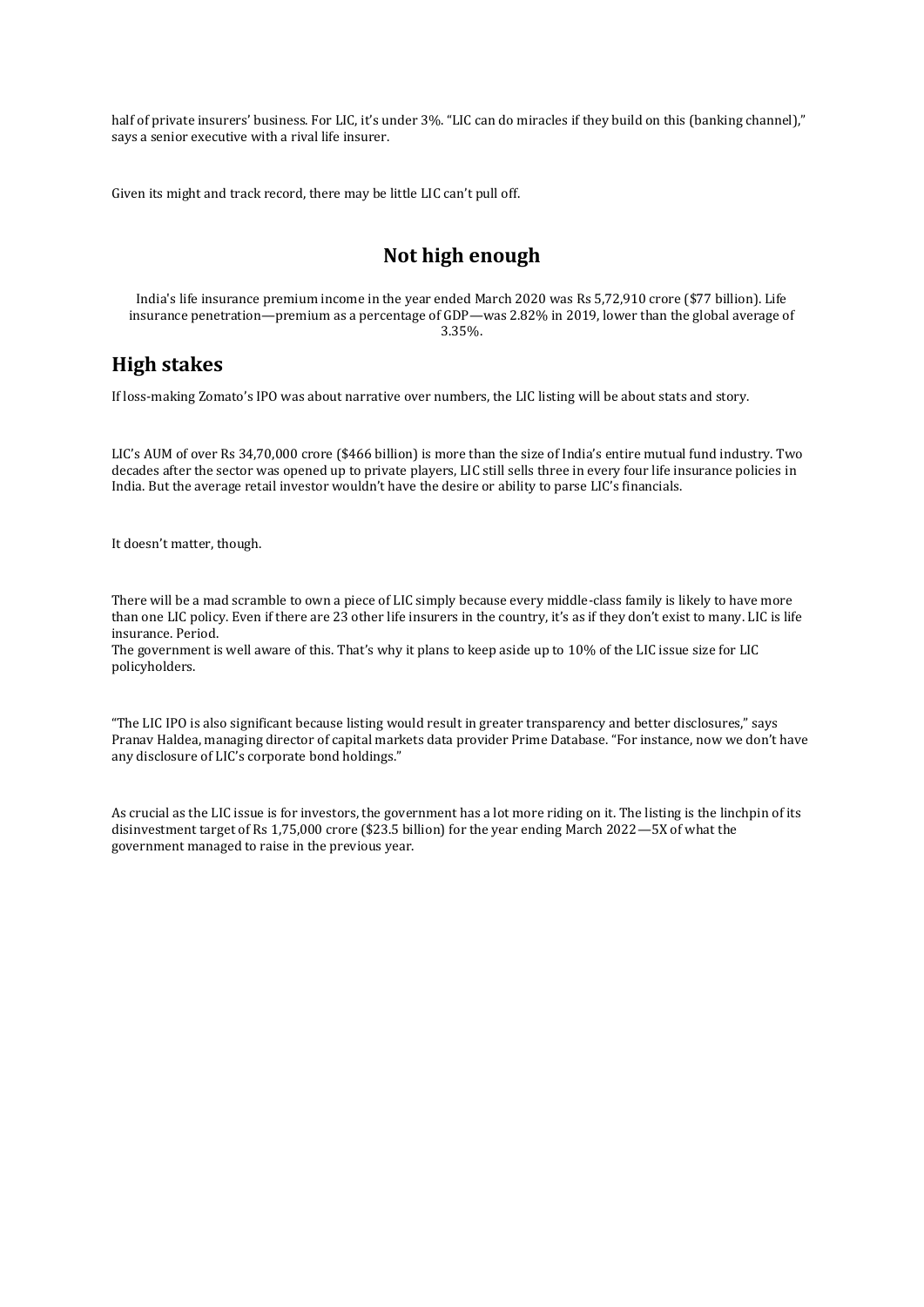# **Ahead of the pack**

HDFC Life has fared much better than its peers since listing



There are reports that the government could sell 5-6% in the IPO and then sell another 4-5% through a follow-on public offer instead of selling 10% during the listing. This is owing to fears that such a large issue may diminish investors' appetite for other IPOs. But just as crucial is making sure the government and its investment bankers value LIC right and avoid a repeat of IRCTC.

Despite its monopoly in online booking of train tickets and in catering on trains, IRCTC was believed to have been valued quite conservatively. "The government didn't know how to value an internet company," says the fund manager quoted earlier. "There were no realistic domestic benchmarks to compare it against."

The government wanted to raise Rs 645 crore (\$87 million) through the IRCTC IPO, and it got bids worth Rs 72,200 crore (\$9.7 billion). Its current market capitalisation of Rs 37,340 crore (\$5 billion) is more than 7X of its IPO valuation. The government, which divested roughly 12.5% of its stake in IRCTC during the IPO, sold another 20% in December 2020.

However, the jury is still out on whether one can question a company's IPO valuation based on how it fares during the listing. Even Zomato is now trading at nearly twice its issue price.

Unlike IRCTC, LIC may no longer be the monopoly it was till 2000, but it is still in pole position. "Private-sector life insurers are more agile," says Nitin Aggarwal, an analyst with brokerage Motilal Oswal. "But LIC has held on to its turf, unlike the banking sector where private banks have gained significant market share over the years."

The government has begun the process of choosing investment bankers and legal advisors for the IPO. But the most critical component in LIC's valuation is its embedded value. The figure is likely to be made available this month; the government had appointed actuarial firm Milliman Advisors in December 2020 to determine LIC's EV.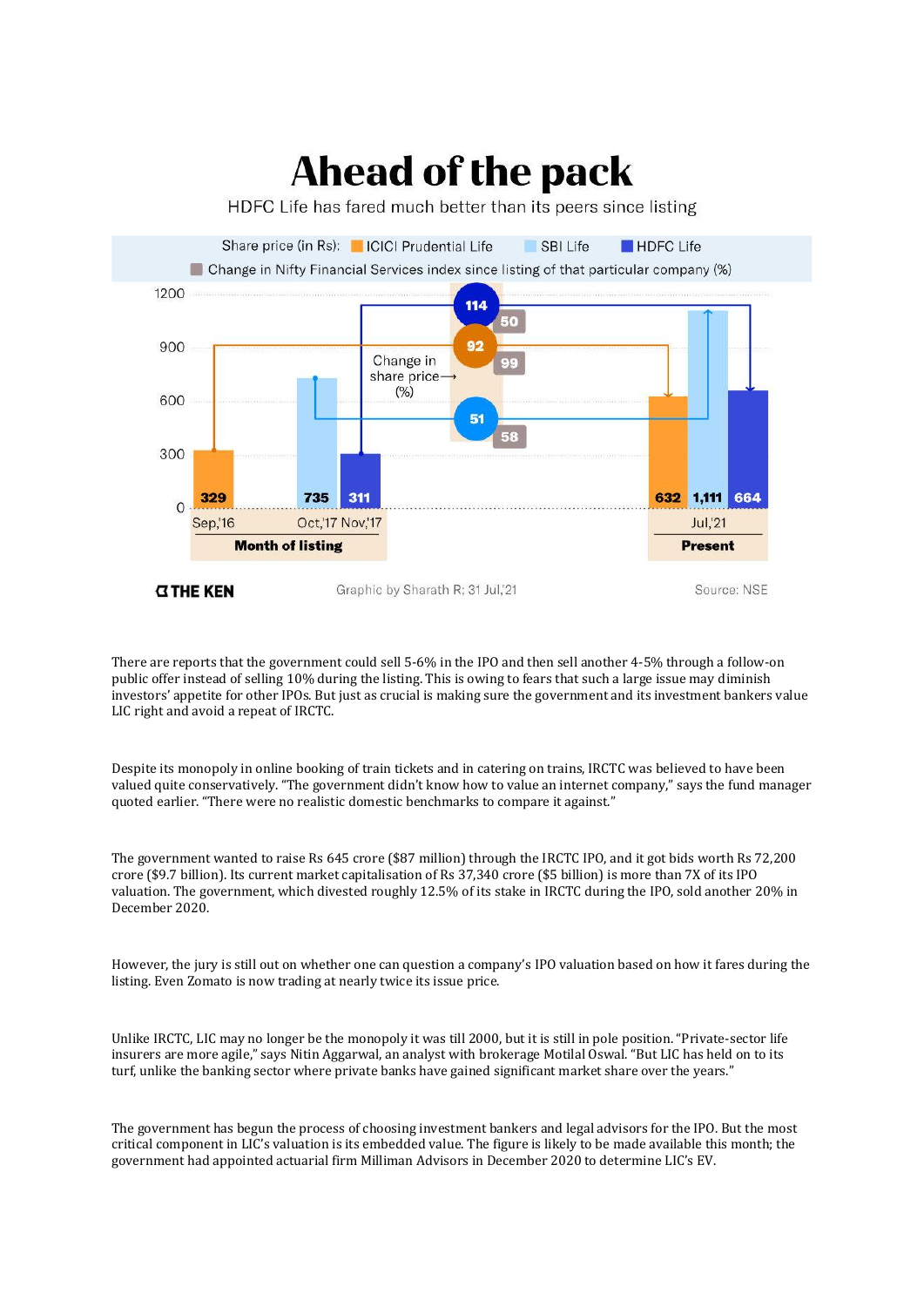#### **What is LIC really worth?**

Valuing LIC without its EV is tricky. But the government has dropped some hints. Last year, its chief economic advisor KV Subramanian said that a 6-7% stake dilution in LIC would be enough to mop up Rs 90,000 crore (\$12.1 billion) based on back-of-the-envelope calculations that he had done. Going by this estimate, LIC would be valued at Rs 13,00,000-15,00,000 crore (\$175-202 billion).

In March, Subramanian said that divesting its stake in LIC would fetch the government Rs 1,00,000 crore (\$13.4 billion), though he did not specify how much of its stake it would divest.

Unlike IRCTC, which is a monopoly with no peers, LIC has large listed competitors that it can be benchmarked against—SBI Life Insurance, HDFC Life Insurance, and ICICI Life Insurance. According to a person who tracks the sector, LIC's valuation metrics might be at a discount to that of the listed private players due to its product mix and business model.

For instance, when compared to private players, LIC has a higher share of traditional savings schemes—such as endowment and money-back policies—than protection products like term policies, which just offer a life cover. Savings schemes have lower profitability than protection policies. LIC also has a higher share of group insurance and single-premium products, which have lower predictability/profitability than individual insurance and recurringpremium products.

In addition, LIC distributes its surplus in the ratio of 95:5 between policyholders and shareholders across the board. Private-sector insurers, on the other hand, distribute their surplus in the ratio of 90:10 for some policies, while for the rest, all the profits go to shareholders. A lower share of the surplus puts shareholders of LIC at a disadvantage relative to those of private insurance companies. This is one reason why even though LIC's AUM is nearly 17X of SBI Life's, its net profit for shareholders in the year ended March 2021–Rs 2,900 crore (\$390 million)–is only 2X of SBI  $L$ ife's.

The government is said to be mulling gradual tweaks to bring the surplus distribution of LIC in line with the private players.

Analysts *The Ken* spoke to say that the changes to the surplus distribution, if and when they happen, are likely to be prospective and not retrospective, considering the interests of policyholders and the fact that past obligations cannot be tampered with.

Even if LIC commands lower valuation metrics than its private sector peers, it would still be among India's top companies by market cap.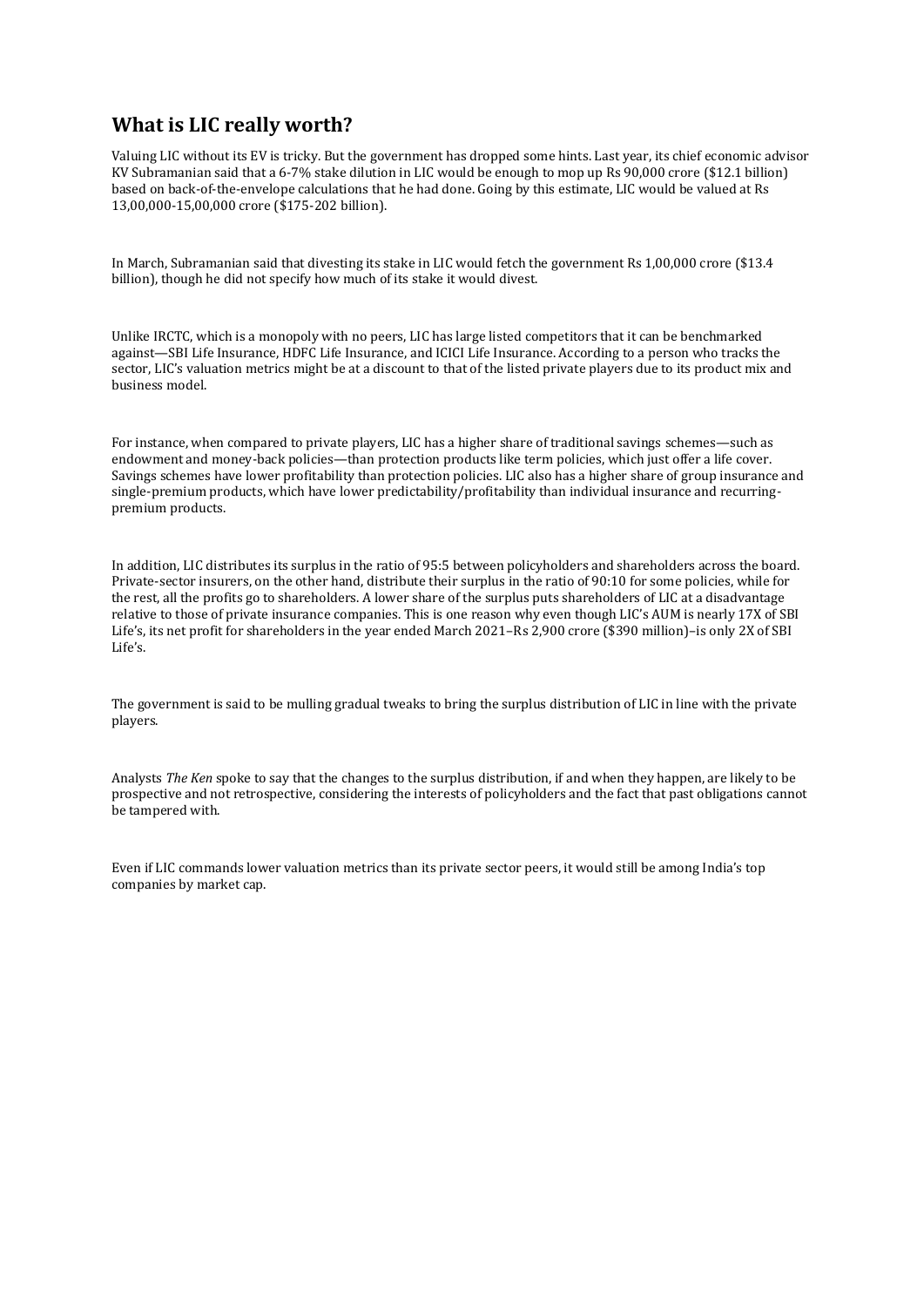# In a different league

LIC could be worth 3X of its closest peers combined

|                               | AUM* (Rs lakh cr) |      | EV** (Rs lakh cr)                          | EV as %<br>of AUM | Market cap/<br>EV multiple | Mkt cap<br>(Rs<br>lakh cr) |
|-------------------------------|-------------------|------|--------------------------------------------|-------------------|----------------------------|----------------------------|
| SBI Life                      | 2.2               |      | 0.33                                       | 15%               | 3.3x                       | 1.11                       |
| <b>HDFC Life</b>              | 1.7               |      | 0.27                                       | 15%               | 5.0x                       | 1.34                       |
| ICICI PL^                     | 2.1               |      | 0.29                                       | 14%               | 3.1x                       | 0.9                        |
| LIC's<br>possible<br>outcomes |                   |      |                                            |                   |                            |                            |
| Scenario 1                    |                   | 36.7 | 5.14                                       | 14%               | 3.1x                       | 15.93                      |
| Scenario 2                    |                   | 36.7 | 5.14                                       | 14%               | 2.5x                       | 12.85                      |
| Scenario 3                    |                   | 36.7 | <b><i><u>Communication</u></i></b><br>3.67 | 10%               | 3.1x                       | 11.38                      |
| Scenario 4                    |                   | 36.7 | 3.67                                       | 10%               | 2.5x                       | 9.18                       |

All values as of Mar,'21; \*Assets under management; \*\*The embedded value of a life insurer is the present value of profits plus the difference between assets and liabilities; "Prudential Life; Scenario 1 is the most optimistic and is based on ICICI Pru's metrics, since LIC is expected to get, at best, the valuation metrics of the least-valued private player; Scenarios 2-4 assume a lower figure for one or both of the metrics-EV as % of AUM and market cap/EV multiple

#### **GTHE KEN**

Graphic by Sharath R; 31 Jul,'21

Source: Companies, NSE. Motilal Oswal, The Ken research

*The Ken* has considered four scenarios to arrive at a broad valuation range for LIC. In the absence of LIC's EV, these estimates can only be considered as an indicative proxy for the company's actual worth.

In the most optimistic of scenarios, we have assigned the AUM and EV multiples of ICICI Prudential—the least valuable of the top three private players—to LIC since it is not expected to command the best valuation metrics of the listed insurers.

With its EV at 14% of its AUM and its market cap/EV multiple at 3.1X, LIC could have a valuation of nearly Rs 16,00,000 crore (\$215 billion). Assuming a lower figure for either of these metrics, LIC could be worth Rs 11,00,000- 13,00,000 crore (\$148-175 billion).

In the most conservative scenario, assuming LIC's EV to be 10% of its AUM and its market cap/EV multiple to be 2.5X, LIC's valuation could still be over Rs 9,00,000 crore (\$121 billion).

Where on the valuation spectrum investors will place LIC depends partly on how they view LIC's traditional product and distribution mix.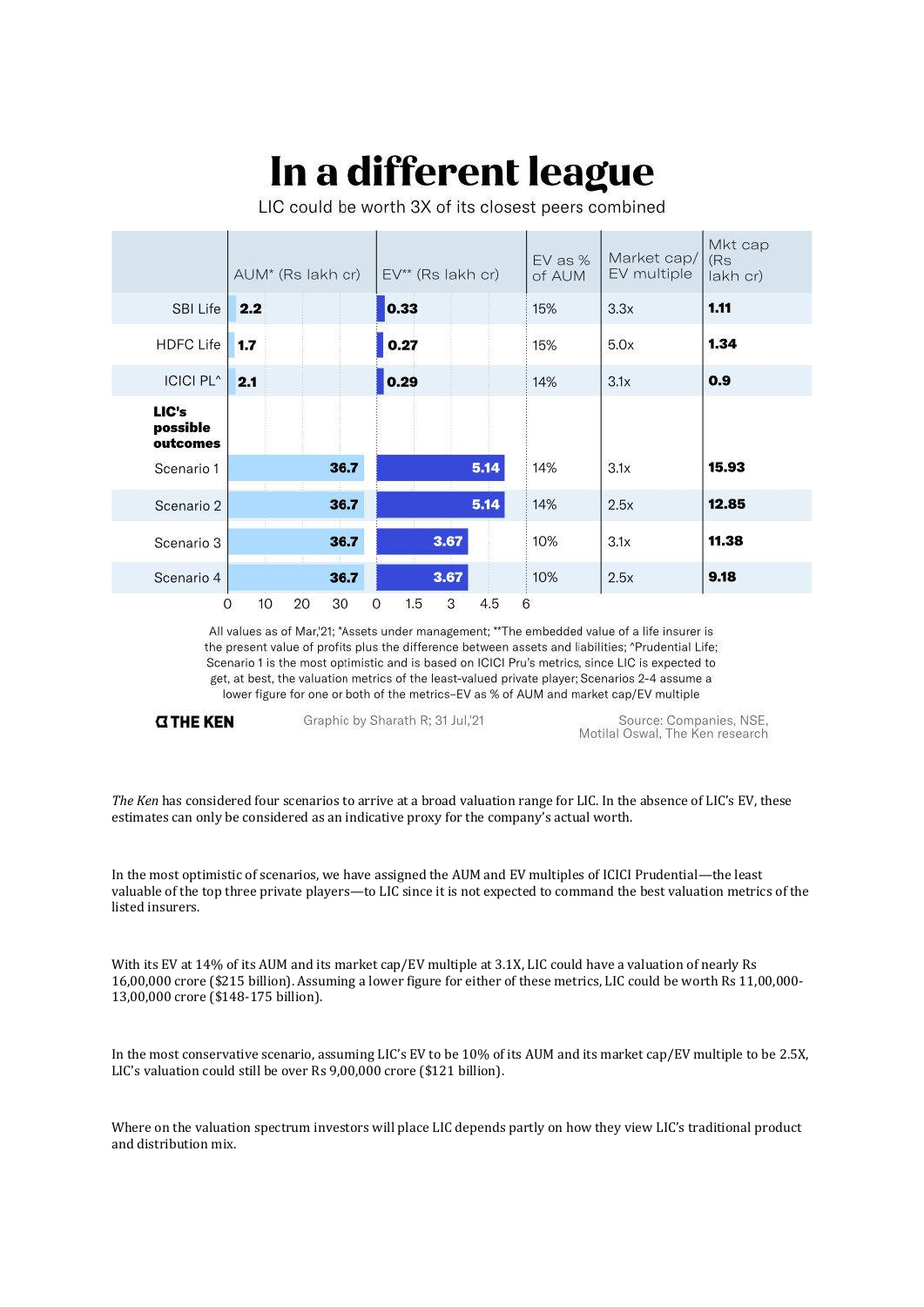## **Old habits die hard**

A large part of LIC's success can be chalked up to that unmissable character across the country: the LIC agent. Persuasive and desperate in equal measure, she is in high demand between January and March—the last month of the financial year—when taxpayers hasten to buy insurance as a tax-saving measure.

As of March 2020, the latest year for which this data is available, India had 2.3 million life insurance agents. And more than half of them worked with LIC.

These agents brought in nearly 95% of the premium paid on LIC's new individual policies in the year ended March 2020. For its peers, agents contributed under 25%. "Private players have been able to leverage the reach of banks. It allows you to scale rapidly," says Saurabh Bhalerao, associate director of Care Ratings. (Disclosure: LIC owns nearly 10% of Care.)

Incidentally, LIC is a shareholder in most major banks, including State Bank of India (SBI), ICICI Bank, Punjab National Bank, and Bank of Baroda. But they all have their own life insurance ventures.

LIC is also the largest investor in IDBI Bank, owning a shade under 50%, and has tie-ups with the likes of Axis Bank and Union Bank of India. But it's about time LIC stepped on the gas on this distribution channel, says the senior executive with an LIC rival quoted earlier. "The agency model is expensive. It costs 25-30% more than selling through banks."

Questions sent to LIC went unanswered.

## **Cost check**

SBI Life spends considerably less on commissions and operating expenses than LIC



An even bigger problem for LIC is its dependence on group and single-premium policies. About 70% of LIC's new business in the year ended March 2021 came from group policies, and almost all of it was single-premium, according to IRDAI. For the private sector, group insurance accounted for less than 40% of its new business.